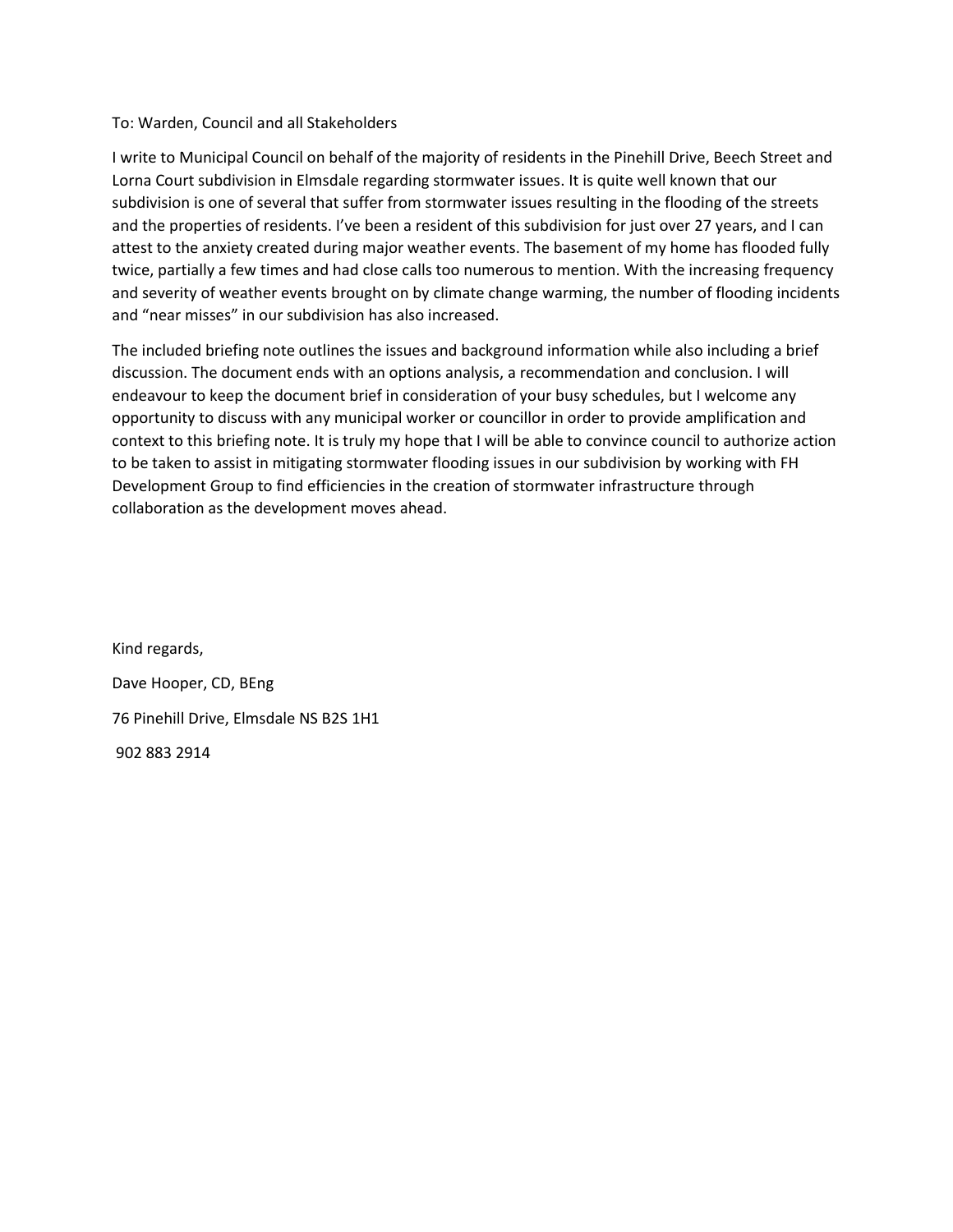# **BRIEFING NOTE FOR EAST HANTS MUNICIPAL COUNCIL**

# **STORM WATER ISSUES IN THE PINEHILL DRIVE, BEECH STREET AND LORNA COURT SUBDIVISION**

### **ISSUE**

1. For decades, this subdivision has had frequent and often destructive stormwater flooding issues, leading to loss of insurance, increased insurance premiums and anxiety for all residents.

## **BACKGROUND**

- 2. The subdivision has historically been inundated with storm water during severe storm events. I've lived at 76 Pinehill Drive for just over 27 years and I can attest to the increasing frequency and severity of weather events.
- 3. On a near annual basis, ditches in the subdivision fill to overflowing covering roads, driveways and properties with storm water. Those flood waters also inundate sewage systems with stormwater by draining through access holes on the sides of the road and through the lift station.

#### **DISCUSSION/CONSIDERATIONS**

- 4. Flooding resulting from stormwater is no longer something that occurs every 5 to 10 years. While flooding of homes isn't typically an annual occurrence, flooding of ditches and driveways happens at least annually if not on multiple occasions every year.
- 5. While almost all insurance providers have provided repair assistance post-flooding, some providers have acted to terminate the policies of some residents due to this area being considered at "high risk" of flooding. In every case however, insurance rates have increased dramatically; almost doubling in some cases.
- 6. Many homeowners have installed flood mitigation measures such as sump pumps, generators, backflow valves, battery backups etc however not every homeowner has the financial means to enact all these measures.
- 7. I met with Margaret Miller, TIR representatives, and municipal council staff in 2018. That meeting took place in Margaret's office in Enfield. TIR and municipal representatives said that it was impossible to determine which entity could be considered "responsible" for the current situation and agreed that it is likely shared. No agreement for action was made at that meeting.
- 8. For most people, myself included, their home is likely all they have in terms of physical assets. Climate change is a fact and it's only going to make our situation worse over the coming years. Without intervention now, the worst-case scenario will be that this neighbourhood will become uninhabitable in the coming years whereas the best-case scenario will be that homeowners will be living here in fear of flooding without any insurance to cover their properties. Neither scenario is acceptable.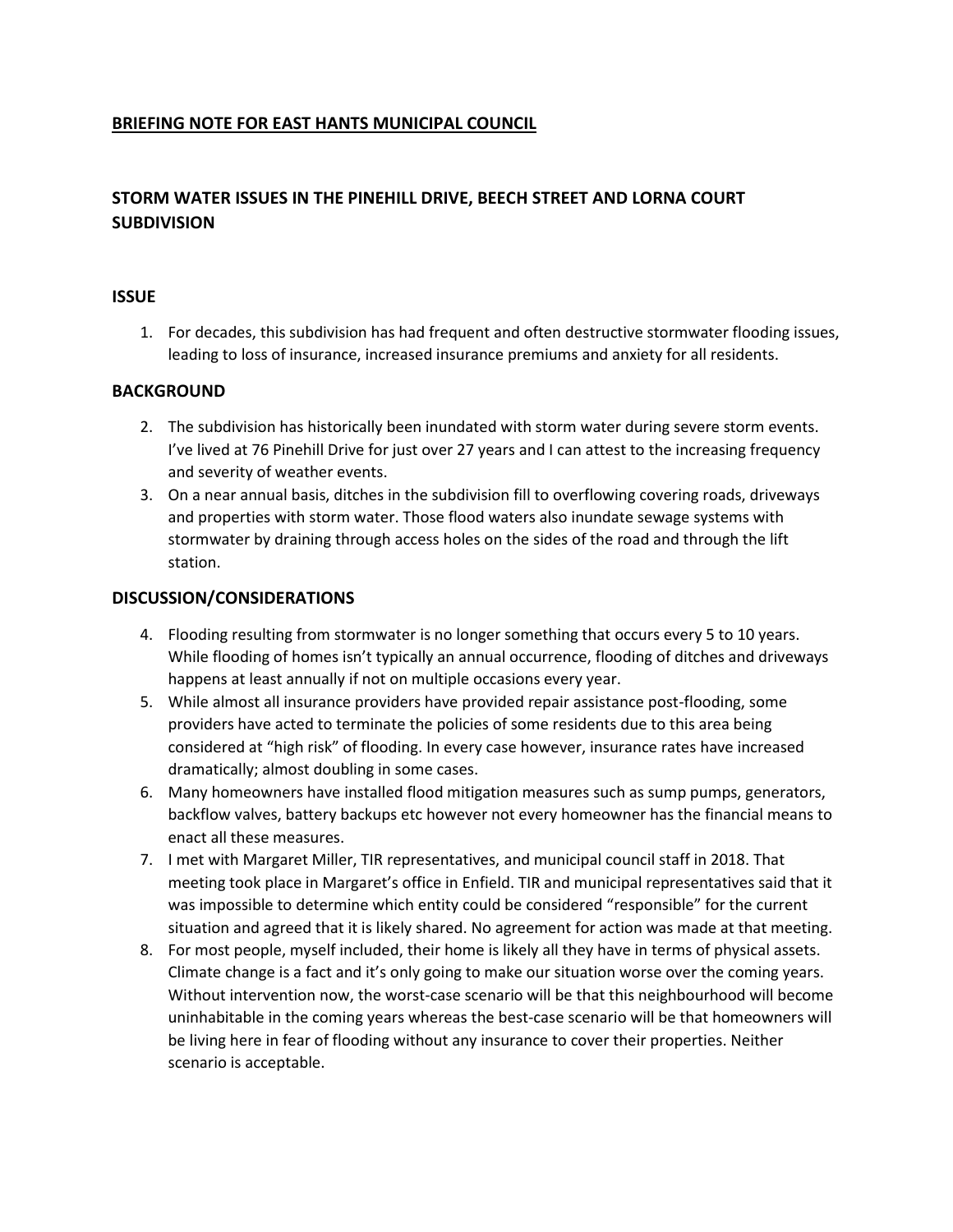### **OPTIONS/RECOMMENDATIONS**

- 9. There are only so many options in dealing with stormwater flooding in this subdivision. Those options are:
	- Do nothing and allow homeowners to continue to suffer from flooding on a scale that is impossible for them to address alone with the limited resources they have
	- Municipal and provincial governments come together to design and implement infrastructure changes required to mitigate stormwater flooding **prior** to the new development
	- Municipal government works with FH Development Group to find efficiencies by collaborating with them on shared infrastructure improvements that will offset the costs of the municipal government "going it alone"
- 10. The option to do nothing is simply not a viable option if there is any concern for the homes of residents in this subdivision. If something is not done **before** the new development begins, it's likely that nothing will ever be done about it when one considers the increased costs associated with stormwater mitigation **after** the developer has installed infrastructure and built homes.
- 11. The municipal/provincial option is simply not feasible at this time unless the development is delayed to provide time for municipal and provincial stakeholders to reach an agreement on funding and design. It is unlikely that an agreement would be reached and action taken in time for the development to proceed along a timely schedule.
- 12. Since the developer will install stormwater infrastructure in Phase 2, there is time for the municipal government to collaborate with the developer to augment their designs and thereby provide much needed flood relief to residents of the subdivision. There is an opportunity for the municipality to offer credits to the developer to provide the incentive to design and install augmented infrastructure resulting in no strain on the annual budget. I spoke last week with two of the engineers contracted by the developer and they indicated to me that it is absolutely possible for such a scenario to be successful.

## **CONCLUSION**

- 13. It is clear the neighbourhood of Pinehill Drive, Beech Street and Lorna Court has persistent issues with stormwater flooding.
- 14. In accordance with the Municipal Storm Water Drainage Policy, this current situation provides an ideal opportunity to work with a private entity to upgrade local infrastructure thereby improving the lives of residents and assist in safeguarding their life's investment. On such a small scale, collaboration would provide infrastructure improvements and solutions while also offering the municipal government valuable experience which could be leveraged in any or all future developments.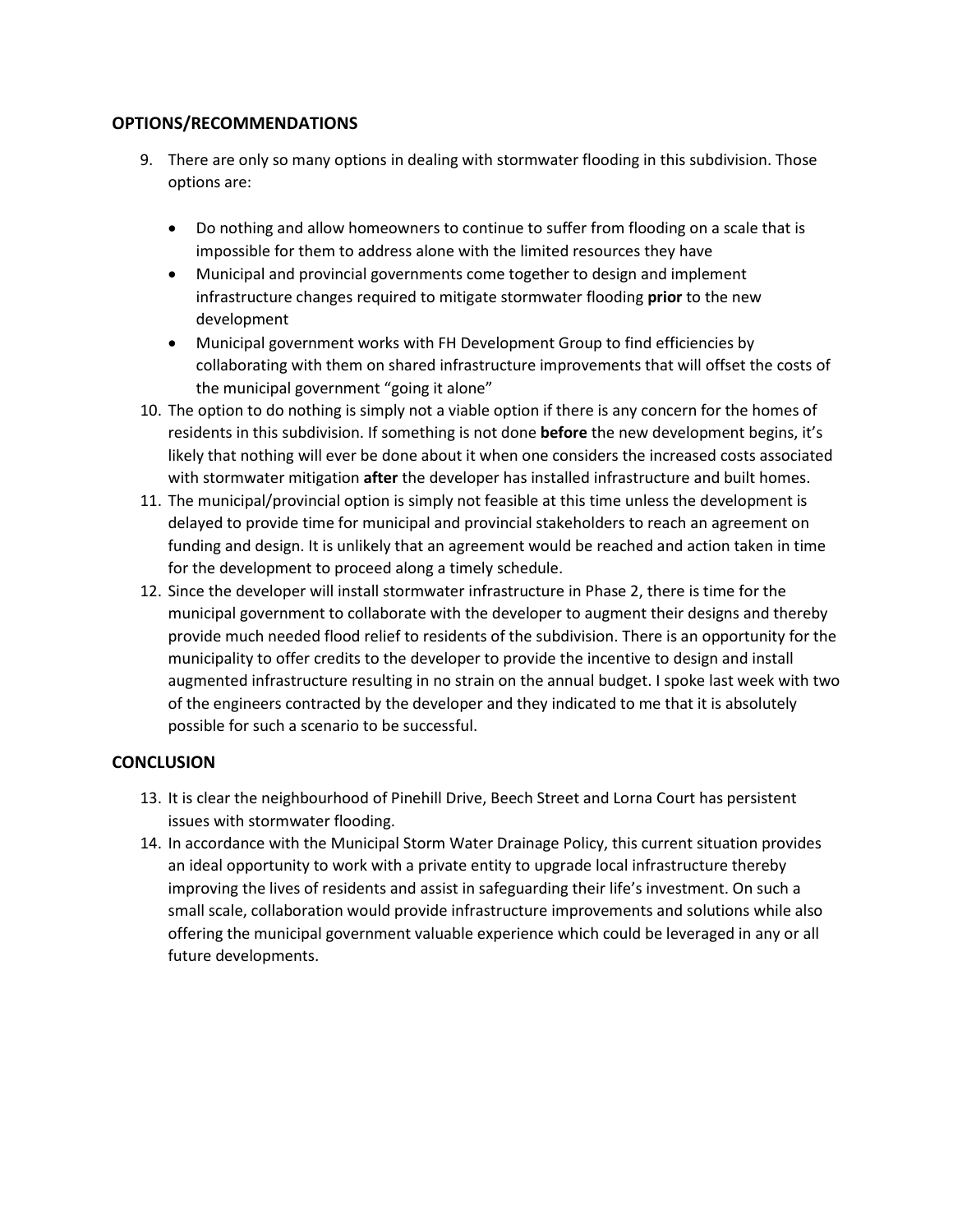15. I respectfully request that council give serious consideration to the opportunity that sits before it. Working with a developer to improve this infrastructure will be seen as a success story for modern municipal development. If council declines to take action on something this important to residents in this subdivision, we will continue to suffer from flooding as seen in Appendix A. Flooding will only become more frequent and more severe as climate change continues to impact weather patterns, potentially making our homes uninsurable at best and uninhabitable at worst.

Prepared by: Dave Hooper, CD, BEng,

Neighbourhood Representative Address: 76 Pinehill Drive, Elmsdale NS

Date Submitted: 15 Oct 2021

Annex A: Photos of Sewage Backups in the Subdivision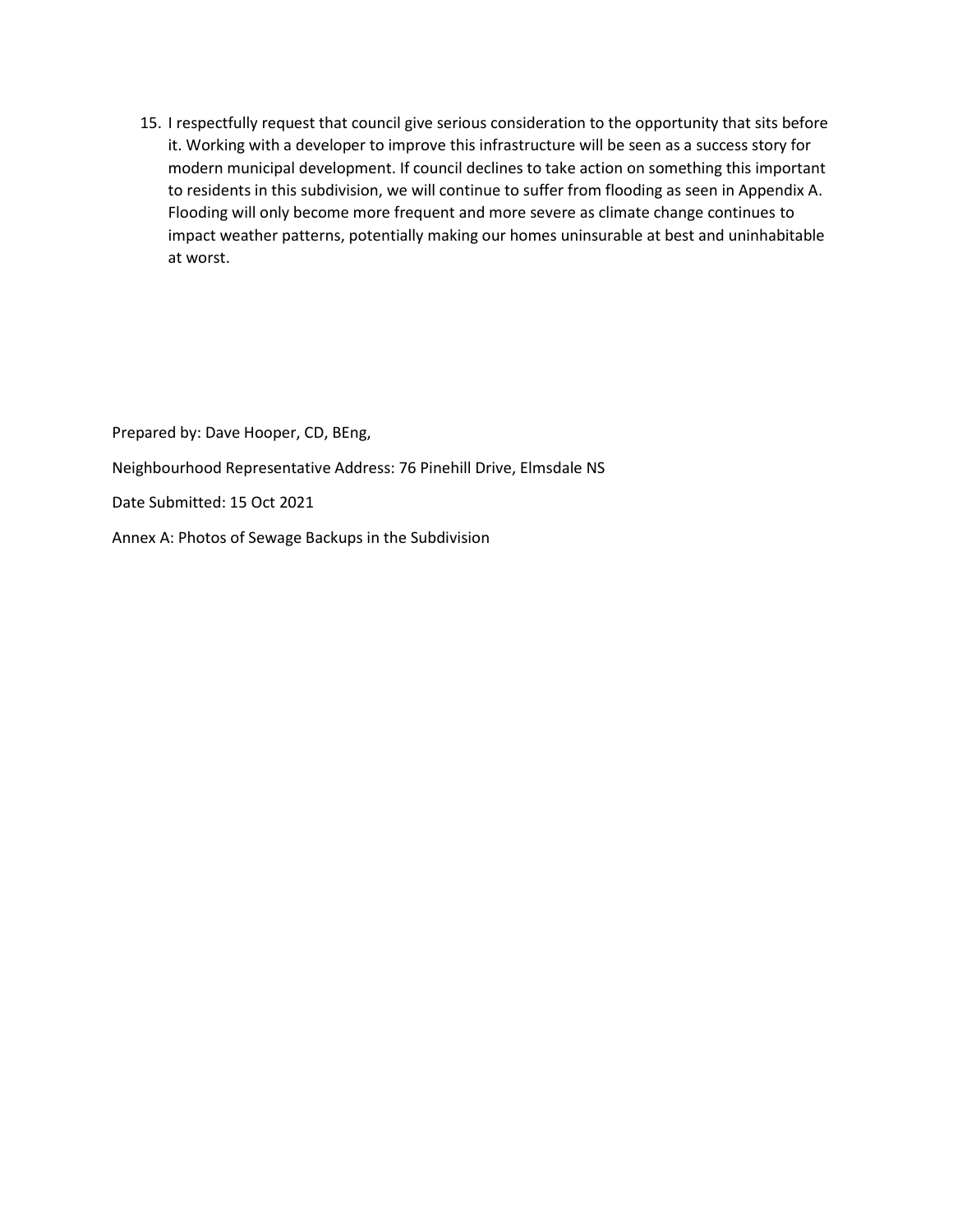# **Annex A to BN**



Flooding at 74 Pinehill Drive. Flood waters were within 10 feet of the home.